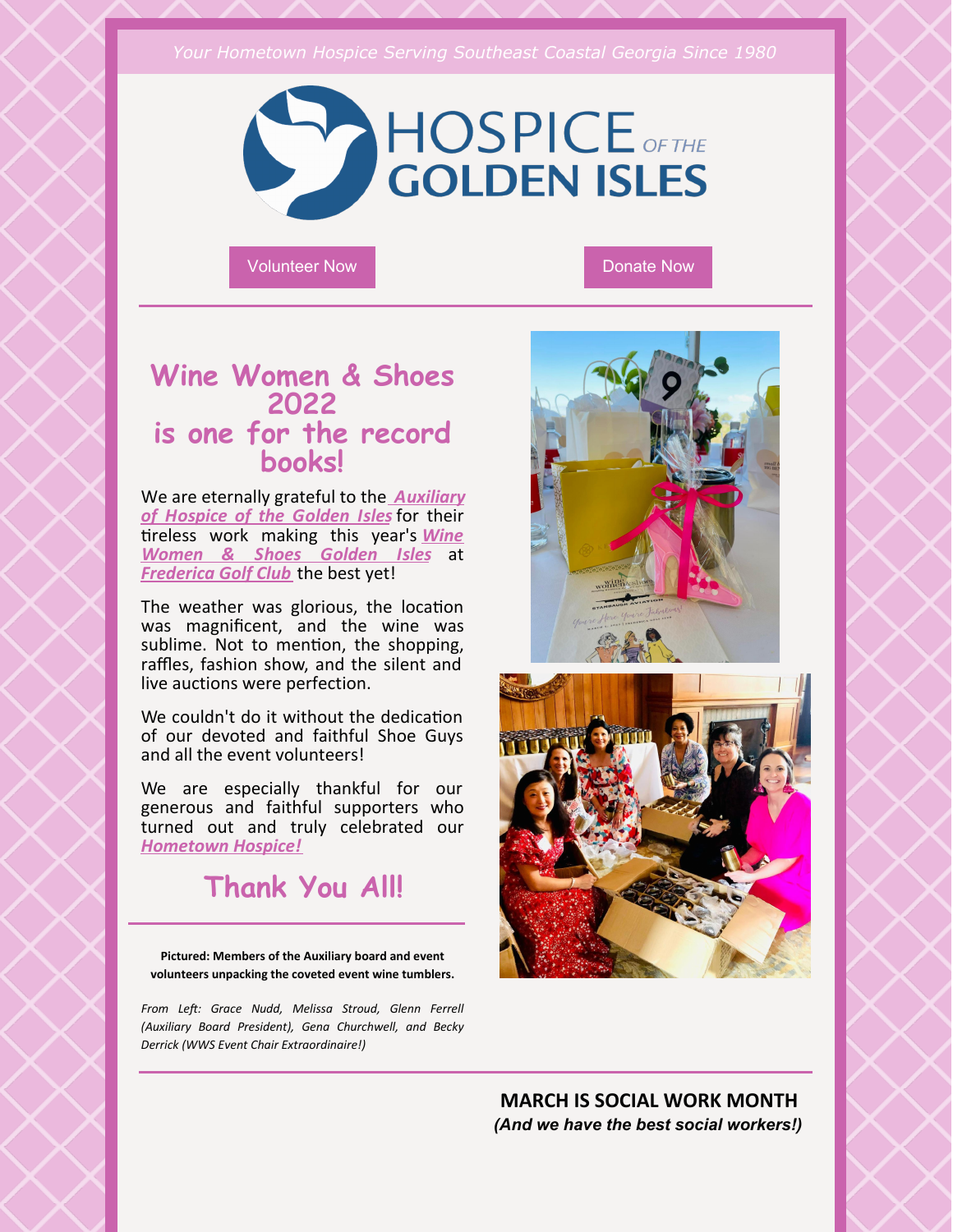# social worker

['saufl wa:rkar] noun

compassionate person who is focused on well-being of others. natural born problem solver who often thinks outside the box.

See also; difference maker, miracle worker



*Meet our newest social worker, Amy Tracy. She recently joined HGI and jumped in feet first with her duties. She is effervescent and caring and has all the*  $q$ *ualities* and *skills it takes to be a compassionate hospice social worker. Welcome to the team, Amy!*

**"It was only a sunny smile, and little it cost in the giving, but like morning light it scattered the night and made the day worth living." F. Scott Fitzgerald**

### *Remember your loved ones with a brick on our Memorial Walk or a leaf on our Tree of Remembrance*

*\*click on an image for more information or to place your order\**





The Tree of Remembrance

### **About Hospice of the Golden Isles**

[Hospice](http://www.hospice.me/) of the Golden Isles provides expert, compassionate care for those living with an advanced illness. The special care that hospice provides allows patients to live life to the fullest. We are proud to offer *The Best Care When It Matters Most*regardless of ability to pay.

> **Hospice of the Golden Isles** | 1692 Glynco Parkway, Brunswick, GA 31525 Phone: 912-265-4735 | Fax: 912-265-6100